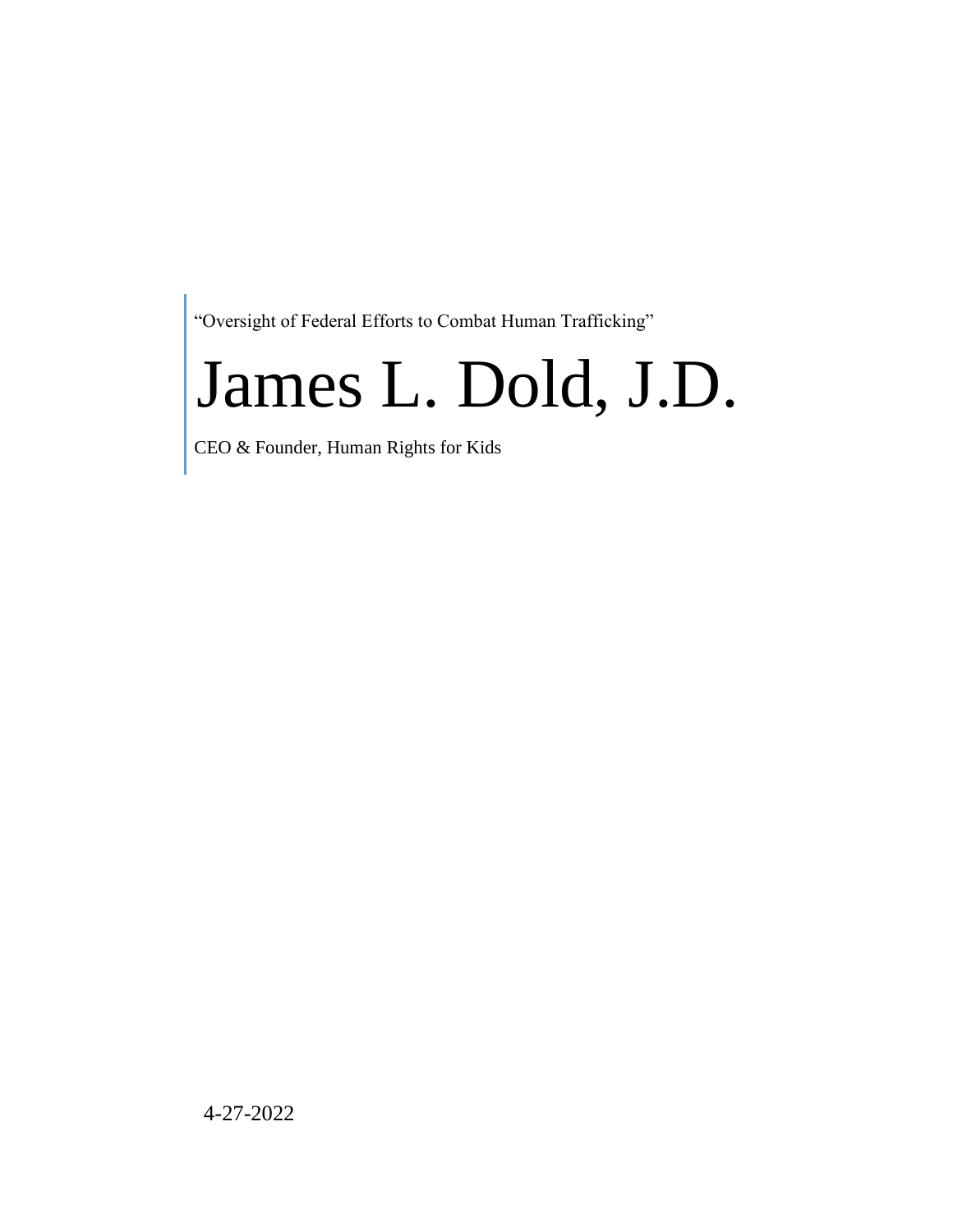

# **TESTIMONY TO THE U.S. HOUSE OF REPRESENTATIVES SUBCOMMITTEE ON CRIME, TERRORISM, AND HOMELAND SECURITY ON "OVERSIGHT OF FEDERAL EFFORTS TO COMBAT HUMAN TRAFFICKING"**

# *APRIL 27, 2022*

Dear Chairwoman Jackson Lee, Ranking Member Biggs, and Members of the Subcommittee on Crime, Terrorism, and Homeland Security:

Thank you for providing us with the opportunity to submit this written testimony for the official record before the committee on one of the most pressing moral issues of our time. My name is James Dold. I am the CEO and Founder of Human Rights for Kids, a Washington, D.C.-based non-profit organization dedicated to the promotion and protection of the human rights of children.

Human Rights for Kids works to inform the way the nation understands Adverse Childhood Experiences (ACEs) from a human rights perspective, to better educate the public and policymaker's understanding of the relationship between early childhood trauma and negative life outcomes. We use an integrated, multi-faceted approach which consists of research & public education, coalition building & grassroots mobilization, and policy advocacy & strategic litigation to advance critical human rights on behalf of children in the United States. Human Rights for Kids is unique in that our Board of Directors is comprised mostly of current and former state legislators from around the country, including 6 Republicans and 5 Democrats from states as diverse as Arkansas, West Virginia, Utah, Nevada, Maryland, Vermont, Oklahoma, and Hawaii.

Our legislator-board members have championed various human rights issues impacting children in their home states, including efforts to combat child trafficking and abuse, as well as reforming the way in which children who have experienced trauma are treated in the criminal legal system. It is quite often that these two issues overlap which is why they are a central focus of our work.

Throughout my career I have worked to advance human rights protection for child trafficking victims, having written more than a dozen anti-trafficking laws myself, and having served as an adviser to the Uniform Law Commission during the development of the Prevention of and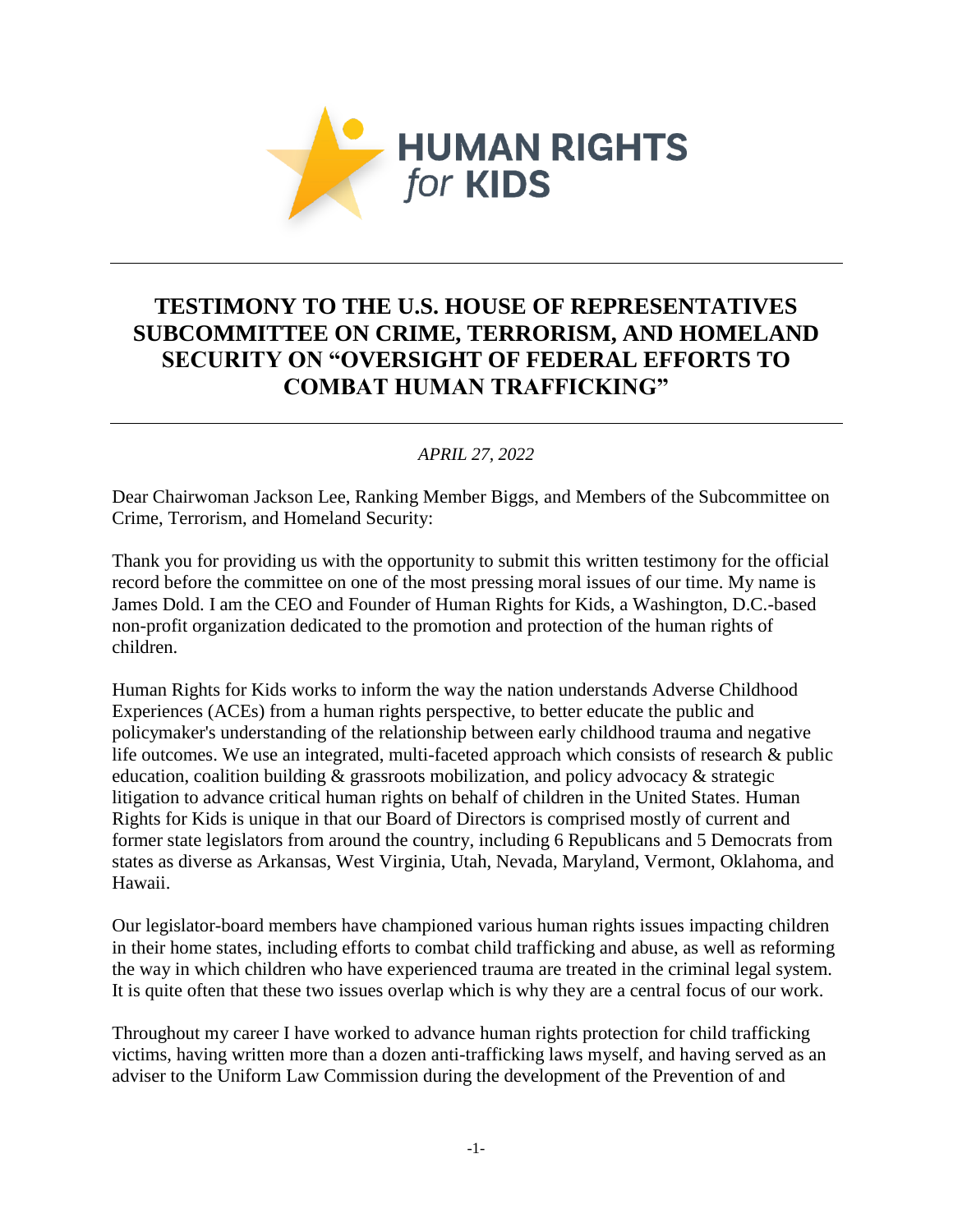Remedies for Human Trafficking Act that was adopted in  $2013$ .<sup>1</sup> I have worked closely with Republican and Democrat lawmakers across the country and in the U.S. Congress on measures to protect child victims of trafficking, abuse, and neglect in every system they come into contact with.

This issue is also personal for me, as I am a survivor of child sexual abuse and child labor trafficking myself. When I was 13 years old I was abused and exploited by a volunteer parent in my Boy Scout Troop.<sup>2</sup> I was groomed by this individual during the summer after my seventh grade year in middle school. The sexual abuse began later that fall and continued through my sophomore year in high school. During that time, I developed what clinician's call a traumatic bond with my abuser, which is where a dysfunctional attachment occurs in the presence of danger, shame, or exploitation. Trauma bonding often includes a pattern of seduction or grooming, deception or betrayal and some form of danger being present. Traumatic bonds result in misplaced loyalty as found in situations of domestic violence, exploitative cults, abusive families, or in hostage or kidnapping situations.

My abuser created a cycle of physical, emotional, and sexual abuse which was exacerbated by the inherent power imbalance between a young teenage boy and a woman in her late twenties. With the promise of love and protection, I was convinced to run away from my home and to live instead with her family. That is when, however, the abuse and exploitation worsened. The traumatic bond I developed in the face of persistent and repeated physical, emotional, and sexual abuse left me willing to do anything my abuser asked of me. She exploited this vulnerability and turned me into a live-in domestic servant where I cooked, cleaned, and took care of younger children in the house, while continuing to live through the cycle of abuse, trauma, and violence she had created to control me.

My personal experiences as a survivor, as well as my professional experiences as an advocate and human rights lawyer have given me a unique perspective into child trafficking in the United States, including the most glaring gaps in our national response to this tragic epidemic. It is my intention for my testimony to illuminate several issues impacting child trafficking victims that desperately require Congressional attention and action.

# **The Criminalization of Child Sex Trafficking Victims**

When a child is a victim of sex trafficking, they are forced or exploited into committing an underlying criminal offense. That is, prostitution or solicitation for prostitution. Despite the fact that federal law recognizes all children exploited in prostitution as victims of sex trafficking, many are still arrested and prosecuted across the country.

Between 2010 and 2020, more than 6,200 children were arrested for prostitution and commercialized vice in the United States.<sup>3</sup> Approximately 690 of these children were 14 years of age or younger.<sup>4</sup> In theory, the federal government's recognition of children exploited in

<sup>1</sup> <sup>1</sup> [https://www.uniformlaws.org/committees/community-home?CommunityKey=0c541796-903d-450a-bb0e-](https://www.uniformlaws.org/committees/community-home?CommunityKey=0c541796-903d-450a-bb0e-8485650bf360)[8485650bf360](https://www.uniformlaws.org/committees/community-home?CommunityKey=0c541796-903d-450a-bb0e-8485650bf360)

 $^{2}$  [https://link.springer.com/chapter/10.1007/978-3-319-47824-1\\_3](https://link.springer.com/chapter/10.1007/978-3-319-47824-1_3)

<sup>&</sup>lt;sup>3</sup> OJJDP Statistical Briefing Book,

[https://www.ojjdp.gov/ojstatbb/crime/ucr.asp?table\\_in=1&selYrs=2010&rdoGroups=1&rdoData=c](https://www.ojjdp.gov/ojstatbb/crime/ucr.asp?table_in=1&selYrs=2010&rdoGroups=1&rdoData=c) 4 *Id.*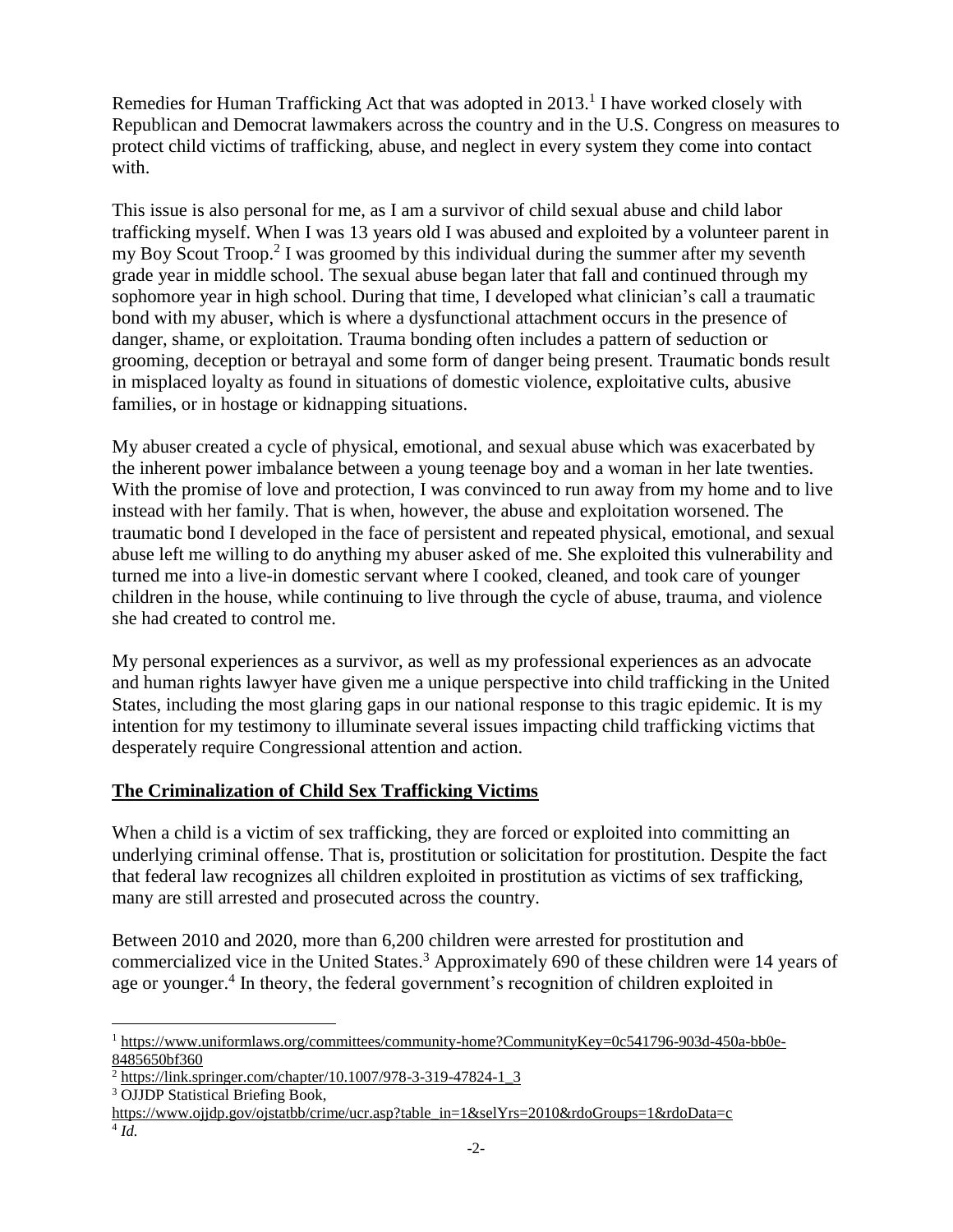prostitution as victims should pre-empt conflicting state laws. It should have also prompted states to pass reforms protecting these vulnerable children from prosecution. Yet, only 27 states and the District of Columbia have removed all criminal liability for children exploited in prostitution.<sup>5</sup>

This patchwork of legislative protections has prompted State Supreme Courts to begin grappling with the issue of whether or not a child can be prosecuted as a result of their own victimization. In 2010, the Texas Supreme Court became the first in the nation to hold that children under 14 lack capacity to understand the significance of agreeing to sex, cannot legally consent to sex, and cannot be tried for prostitution.<sup>6</sup> But just four years later, the California Court of Appeals ruled that children between the ages of 14 and 17 are "legally able to form the requisite intent to engage in an act of prostitution," and can be prosecuted accordingly.<sup>7</sup> One of the most disturbing aspects of this particular case, was how prosecutors portrayed the 15 year old minor victim, which prompted this statement in a footnote by the court:

"We feel compelled to admonish respondent for the many comments made throughout its brief to the effect that M.V. is a "victim of her own dangerous willfulness" and that she "repeatedly exposed herself to being a sexually exploited minor." These statements seriously misapprehend the nature of sexual exploitation and are not well taken. As both state and federal law make clear, a minor's status as a sexually exploited youth operates independently of any notion that a minor has somehow consented to her own victimization."<sup>8</sup>

Despite the recognition by the court of the child's status as a victim under both state and federal law, the court nevertheless concluded that she could be prosecuted and upheld the disposition in her case.<sup>9</sup> Without sufficient protections in place, child victims across the country like M.V. remain vulnerable to arrest and prosecution for a crime they cannot legally consent to.

# **Many Child Sex Trafficking Victims Are Also Victims of Labor Trafficking Where the Underlying "Labor" is Forced Criminality**

Too often in the United States we embrace a myopic view of human trafficking where we sort victims under the label of either labor or sex trafficking; but the complicated reality is that many sex trafficking victims are also victims of labor trafficking, which stems from them being forced by their traffickers to commit additional crimes, aside from prostitution.

The crimes that child sex trafficking victims are forced to commit are varied, but can include both non-violent, as well as violent offenses. This raises a myriad of issues at both the state and federal level about how the legal system should proceed in such cases, particularly when violent crimes are involved. The simpler cases often involve non-violent offenses such as drug possession, drug trafficking, loitering, theft, possession of stolen property, etc., in which child victims are forced by their traffickers to engage in. The Uniform Law Commission and the American Bar Association, along with several states, have embraced three unique protections for these dual victims of child sex and labor trafficking.

6 *In re B.W.*, 313 S.W.3d 818, 824, 826 (Tex. 2010).

<sup>1</sup> <sup>5</sup> https://reportcards.sharedhope.org/wp-content/uploads/2022/01/SafeHarborLawsMapRevD.pdf

<sup>7</sup> *In re M.V.*, 225 Cal.App.4th 1495, 1526 (Cal. Ct. App. 2014).

<sup>8</sup> *Id.* at 1518 (footnote 16).

<sup>9</sup> *Id.* at 1526.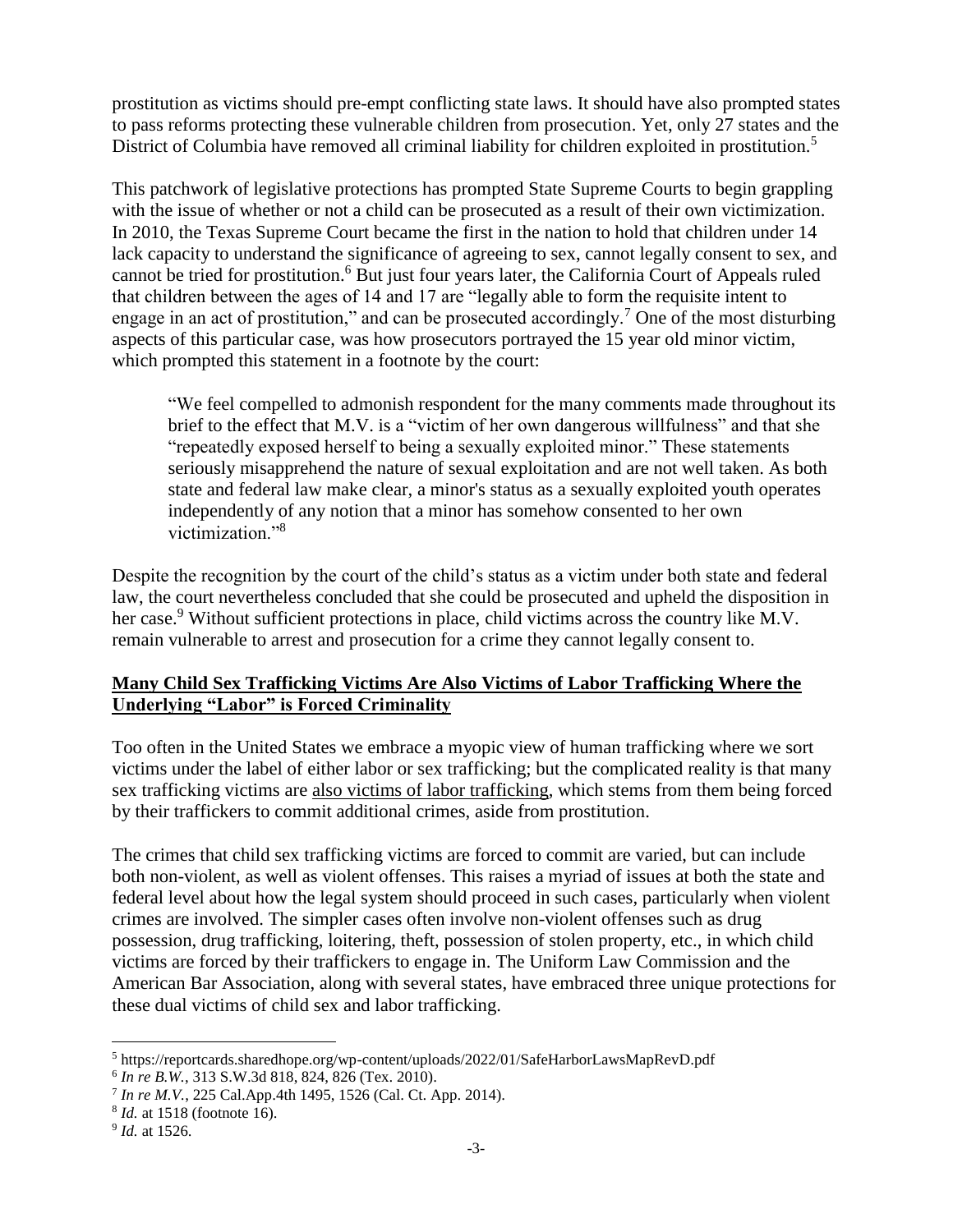The first is colloquially known as "safe harbor" and is focused on granting complete immunity from criminal liability to children exploited in prostitution, as well as for all other "non-violent" offenses a child may be forced to commit. The Uniform Law Commission explains that, "immunity is provided because minor victims of human trafficking should not be viewed as legally capable of consenting to their own commercial sexual exploitation" and that "the real culpability for the offenses of the minor resides with the coercing or exploiting party."<sup>10</sup> (emphasis added). The second is known as "affirmative defense" and applies to "prostitution" or "other nonviolent offenses," which victims can raise as a bar to their prosecution.<sup>11</sup> The third is a post-conviction relief mechanism, commonly referred to as Vacatur Laws, which "permits victims to file a motion to vacate convictions for prostitution or other nonviolent offenses which arose as a direct result of being a human-trafficking victim."<sup>12</sup> In New York, which was the first state to adopt Vacatur in 2010, courts have removed convictions for prostitution, as well as for other nonviolent offenses such as criminal trespass and drug possession.<sup>13</sup> But these protections have their shortcomings, particularly for child victims accused of committing violent offenses as a result of being trafficked.

### **Child Sex Trafficking Victims Are Also Forced to Commit Violent Crimes**

"Labor or services" as defined under 18 U.S.C. §1589 and §1590, includes activities that are both legal and illegal under the law. Yet, when it comes to child sex and labor trafficking victims who are forced to commit violent offenses, they are left unprotected by the existing statutory framework at both the federal and state levels.

Last year, for example, a California judge finally granted the release of Keiana Aldrich who had been sentenced to nearly 10 years in prison for kidnapping a man who was attempting to "buy" sex from her and create "child pornography" when she was just 17 years old.<sup>14</sup> Despite acting at the behest of her trafficker who pulled the gun on the "buyer" and forced him into the trunk of the car, Keiana was still prosecuted as an "adult" and given a lengthy prison sentence.<sup>15</sup>

Another teenage girl, Zephaniah "Zephi" Trevino, is currently being prosecuted for her alleged role in an attempted robbery-turned murder that was carried out by her trafficker in 2019.<sup>16</sup> At 16 years old, Zephi's trafficker had arranged for 24-year-old Carlos Arajeni-Arriaza Morillo to purchase her for sex at a local apartment complex in Dallas.<sup>17</sup> Prosecutors acknowledge that Zephi's was not the "trigger person" and that her role was that of "luring" the victim to the apartment by promising sex.<sup>18</sup> Instead of being treated as a victim of both sex and labor

l  $10$  See Uniform Act, Section 15, [https://www.uniformlaws.org/committees/community](https://www.uniformlaws.org/committees/community-home?CommunityKey=0c541796-903d-450a-bb0e-8485650bf360)[home?CommunityKey=0c541796-903d-450a-bb0e-8485650bf360](https://www.uniformlaws.org/committees/community-home?CommunityKey=0c541796-903d-450a-bb0e-8485650bf360)

<sup>11</sup> *Id.*, Section 16.

<sup>12</sup> *Id*., Section 17.

<sup>13</sup> See People v. G.M., 922 N.Y.S.2d 761, 761–62 (Crim. Ct. 2011).

<sup>&</sup>lt;sup>14</sup> "How California is failing vulnerable victims of systemic racism," Maggy Krell & Maheen Kaleem, October 28, 2020 (https://www.washingtonpost.com/opinions/2020/10/28/how-california-is-failing-vulnerable-victims-systemicracism/).

<sup>15</sup> *Id.*

<sup>&</sup>lt;sup>16</sup> #SheWas16 Trends on Twitter Over Murder Case Against Zephi Trevino, Alleged Trafficking Victim, Aila Slisco, April 21, 2021 [\(https://www.newsweek.com/shewas16-trends-twitter-over-murder-case-against-zephi](https://www.newsweek.com/shewas16-trends-twitter-over-murder-case-against-zephi-trevino-alleged-trafficking-victim-1584370)[trevino-alleged-trafficking-victim-1584370\)](https://www.newsweek.com/shewas16-trends-twitter-over-murder-case-against-zephi-trevino-alleged-trafficking-victim-1584370).

 $\overline{^{17}}$  *Id.* 

<sup>18</sup> *Id.*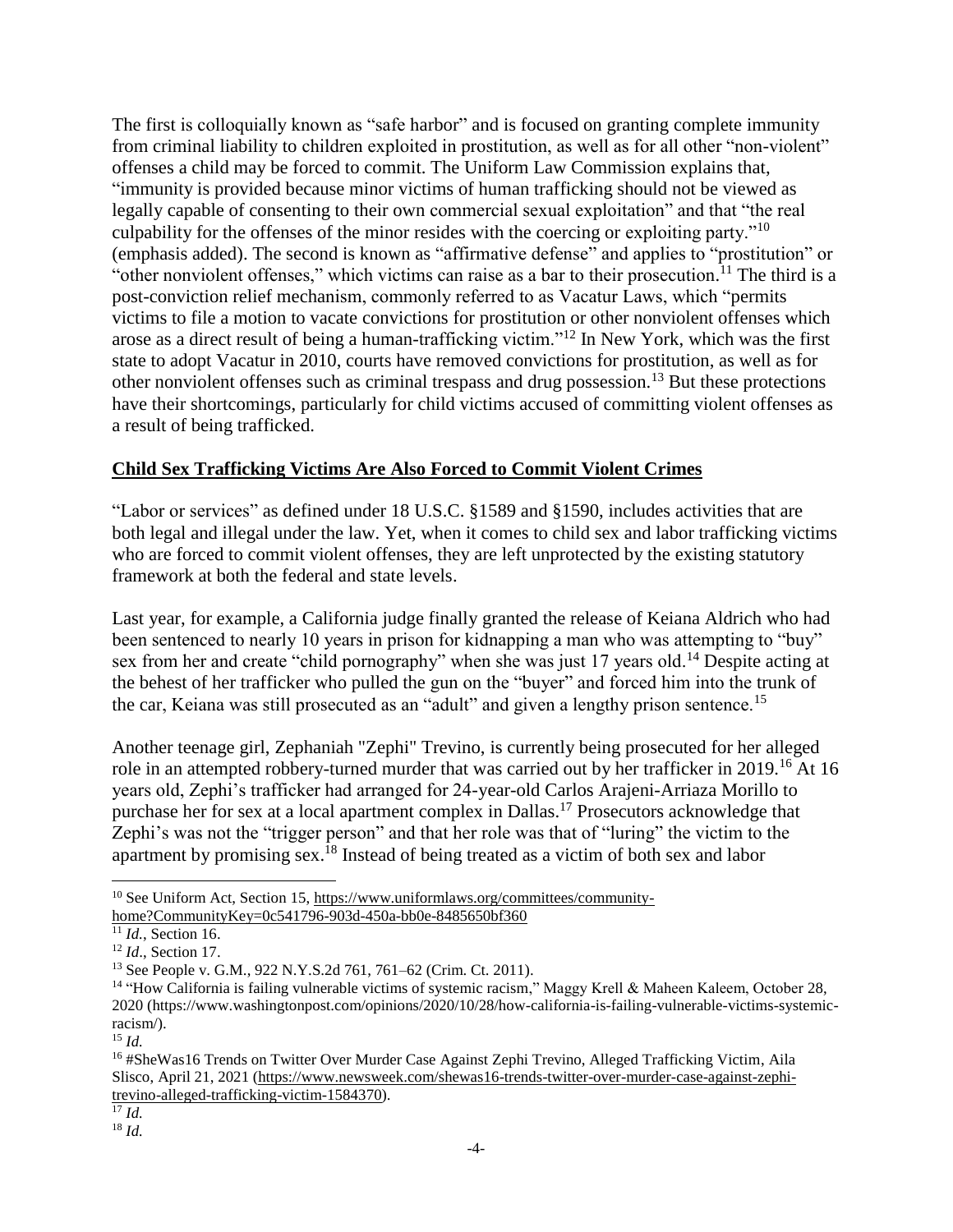trafficking, who was forced to help her trafficker rob a would-be buyer, Zephi is being prosecuted as an adult for an offense prosecutors argue she willingly participated in.

Another Texas teenager, 15-year-old Jordan Hampton, is also awaiting trial for a robbery-turnedmurder that his trafficker, 24-year-old Breez Collier, forced him to commit alongside his 18 year-old sister, both of whom are victims of child sex trafficking.<sup>19</sup> The victim in their case, 24 year-old Shareef Raekwon Ali-Barnett, had responded to an online advertisement for commercial sex at the time of the attempted robbery.<sup>20</sup> Despite being a victim of child sex trafficking and being forced into committing the underlying criminal offense, Jordan is being prosecuted as an adult where he faces a potential life sentence.

Child trafficking victims who participate in or commit violent offenses as a result of their victimization are often subject to harsh treatment and punishment in the criminal legal system. Many are transferred to the jurisdiction of adult courts where they receive the same mandatory sentences than an adult would, including life imprisonment. Barbara Hernandez was just 16 years old when she was sentenced to life without the possibility of parole in Michigan.<sup>21</sup> Barbara's trafficker used her as "bait" to lure 28-year-old James Cotaling to an area where he had planned to steal his car, but instead ended up killing him.<sup>22</sup> Barbara, like so many sex trafficking victims, was forced by her trafficker to assist in the commission of a crime – a form of labor trafficking.

Overlooking the fact that sex trafficking victims who are forced to commit crimes are also victims of labor trafficking is a common occurrence in the United States. It is perhaps most prevalent in cases involving "bottom girls," who are forced to commit acts of sex trafficking themselves in furtherance of their pimp or trafficker's operation. Bottoms engage in a variety of activities that can range from recruiting and obtaining other victims, to using violence and threats against victims themselves to maintain their trafficker's operation. Bottoms are the quintessential example of dual sex and labor trafficking victims. They are forced by their traffickers into the commercial sex trade and are also forced to help run their trafficker's operation by compelling other victims into the commercial sex trade as well.

Instead of seeing bottom girls as victims of sex trafficking and offenders of sex trafficking, the U.S. anti-trafficking apparatus should treat these victims for what they truly are: victims of sex and labor trafficking, where the underlying labor is committing sex trafficking offenses in furtherance of their trafficker's operation.

This is particularly important for child trafficking victims. No child should be prosecuted for a crime they commit as a result of being trafficked. The criminal responsibility for every underlying offense a child trafficking victim commits rests solely with the trafficker themselves and not with the child.

- <sup>21</sup> *Id.*
- <sup>22</sup> *Id.*

<sup>1</sup>  $19$  The state of Ohio vs. a sex-trafficked teenager, Jessica Contrera, June 1, 2021,

[<sup>\(</sup>https://www.washingtonpost.com/dc-md-va/interactive/2021/child-sex-trafficking-alexis-martin-ohio/\)](https://www.washingtonpost.com/dc-md-va/interactive/2021/child-sex-trafficking-alexis-martin-ohio/).

 $^{20}$  *Id.*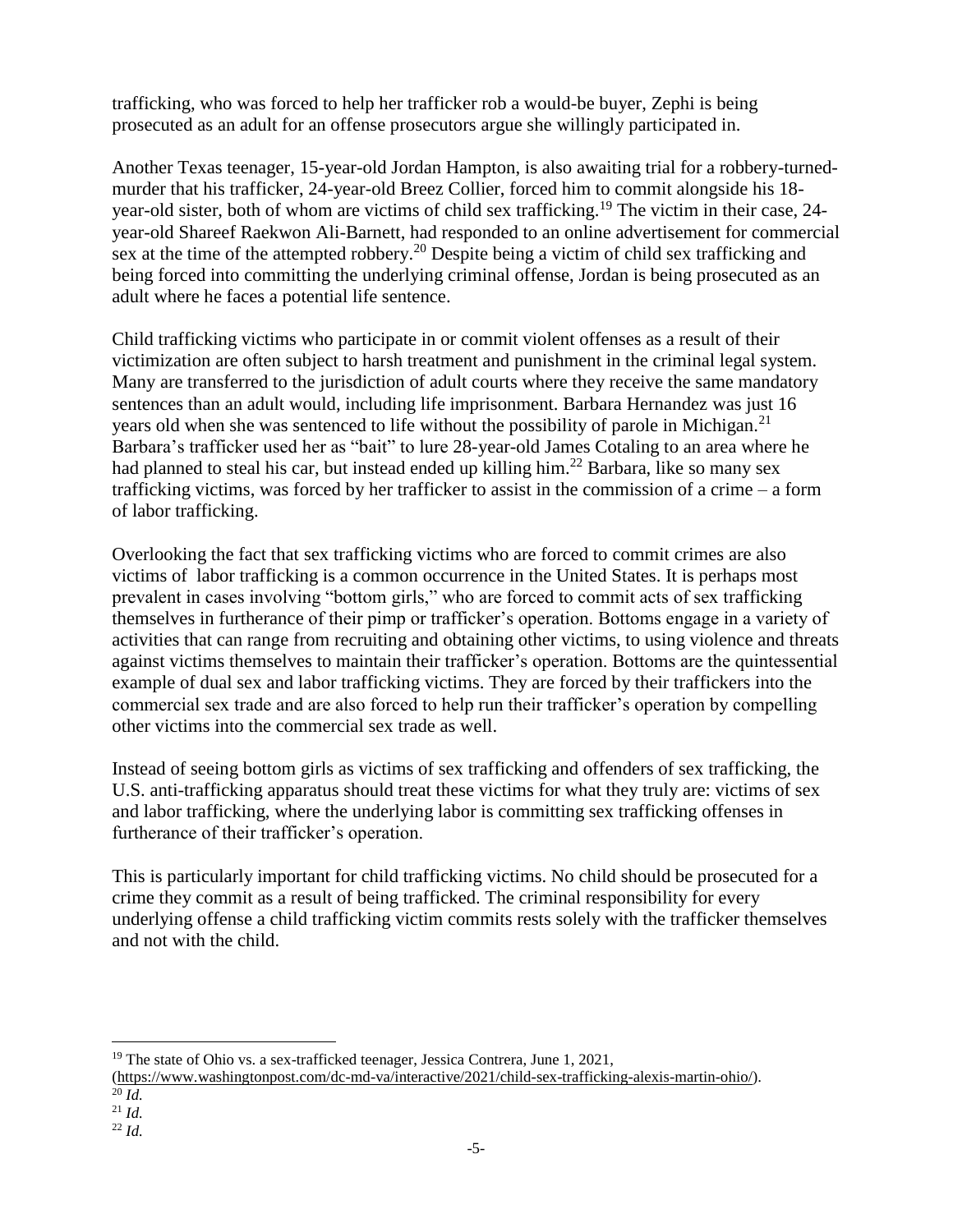### **Child Sex Trafficking Victims Who Commit Crimes Against Their Traffickers**

Obtaining a minor for the purposes of engaging in a commercial sex act is a violation of 18 U.S.C. §1591. That is to say that individuals who attempt to "purchase" a child, like in the case examples above, are in fact complicit in furthering child sex trafficking. This is relevant because it speaks directly to the various forms of exploitation that these child victims were experiencing at the hands of their traffickers, as well as the men who were attempting to rape and exploit them. However, rarely is this complexity taken into account by prosecutors and judges when the full weight of the criminal justice system is brought down upon these children.

Perhaps nowhere are victims of child trafficking treated worse than in cases where they commit violent crimes against their traffickers and rapists. In 1994, at the age of 16, Sara Kruzan killed George Gilbert Howard, a man in his thirties who first raped Sara when she was an 11-year-old elementary school student.<sup>23</sup> Howard forced Sara into prostitution when she turned thirteen.<sup>24</sup> For three brutal years he maintained Sara in his sex trafficking operation through the use of force and threats of force. Sara was tried as an adult and sentenced to life without the possibility of parole, plus 4 years.<sup>25</sup> The sentencing court ordered her to pay \$10,000 in victim restitution and told the young teenager that she "lacked moral scruples." Sara's case came into the national spotlight in 2010, prompting then-Governor Schwarzenegger to commute her sentence. Her case also brought into focus the cases of similarly situated child trafficking victims who, like her, had committed violent offenses against the men who had raped and trafficked them.

In 2020, child sex trafficking survivor Patrice Smith was released under the Domestic Violence Survivors Justice Act in New York after serving more than 20 years in prison. Like Sara, Patrice was convicted of killing a man who had threatened her life and who had been exploiting her for commercial sex for more than a year. A year before that, Cyntoia Brown was released after Governor Haslam of Tennessee commuted her life sentence. Cyntoia had killed a man who was alleged to have taken her back to his home to rape the then-16-year-old sex trafficking victim. Fifteen-year-old Alexis Martin was also given a life sentence in Ohio for her participation in the botched-robbery of her sex trafficker. Despite the fact that at the time of the crime the victim's brother was committing a sex offense against Alexis in the next room, prosecutors still decided to charge her with first degree murder.

In Pennsylvania, fourteen-year-old Ajahnae Smaugh is awaiting trial after killing a man who repeatedly raped and purchased her for sex in 2019. Similarly, Chrystul Kizer, who killed the man who raped and trafficked her is still awaiting trial in Kenosha, Wisconsin. Earlier this year, the Wisconsin Supreme Court heard oral arguments on whether or not the affirmative defense statute for human trafficking victims extends to cases involving homicide.<sup>26</sup> Despite efforts by the prosecutor to downplay the significance of Chrystul being raped and trafficked by the man she killed, the Wisconsin Supreme Court was having none of it. Justice Jill Karofsky admonished

l <sup>23</sup> Congress Needs to Pass Sara's Law so the next Sara Kruzan is met with empathy, fairness, Sara Kruzan, April 16, 2019, (https://thehill.com/blogs/congress-blog/politics/439011-congress-needs-to-pass-saras-law-so-the-nextsara-kruzan-is-met/)

<sup>24</sup> *Id.*

<sup>25</sup> *Id.*

<sup>&</sup>lt;sup>26</sup> Chrystul Kizer, the Wisconsin Supreme Court and a watershed sex-trafficking case, Jessica Contrera, March 4, 2022 (https://www.washingtonpost.com/dc-md-va/2022/03/04/chrystul-kizer-sex-trafficking-wisconsin-supremecourt/).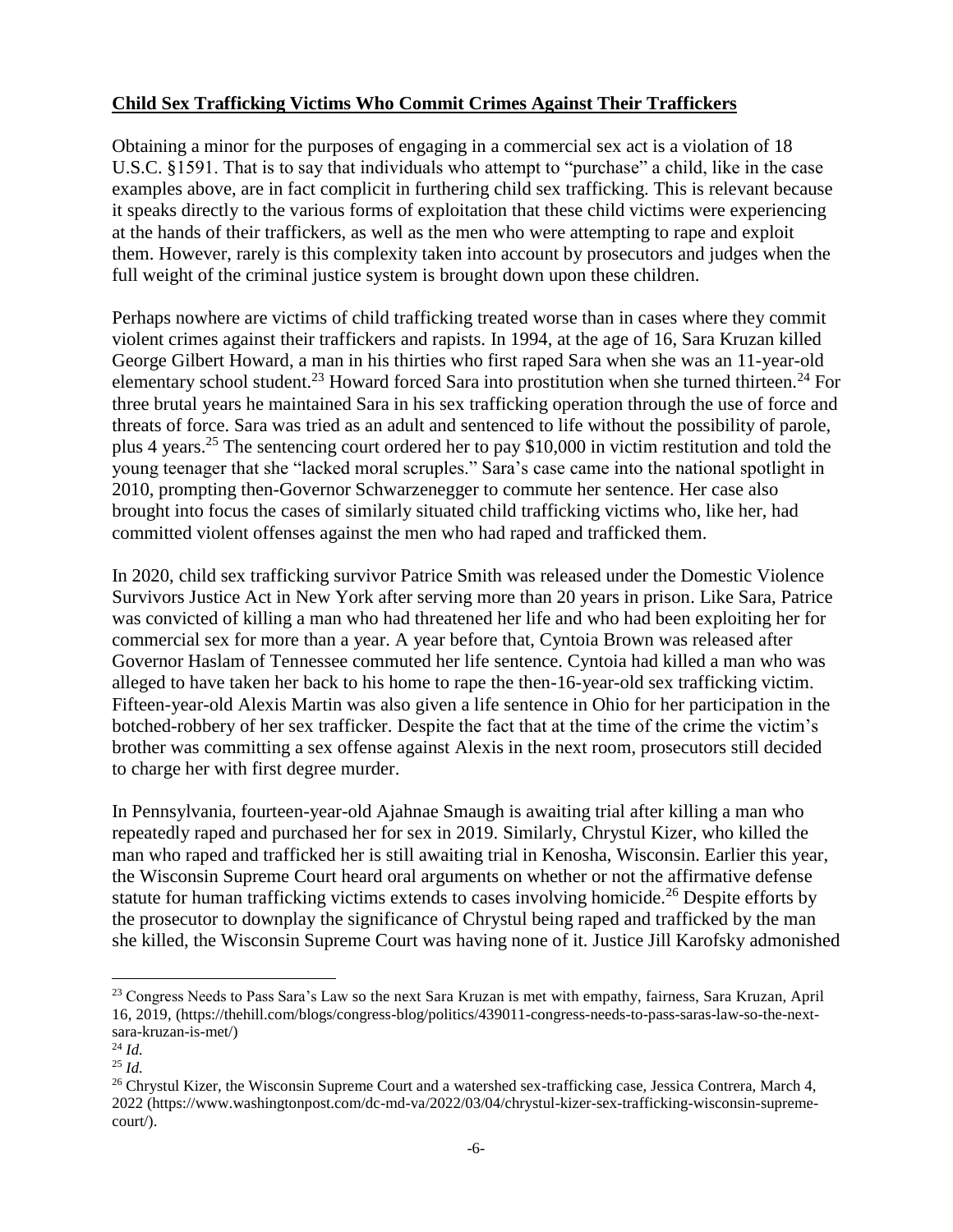the state: "The constitution says that we need to treat victims with dignity and respect. And part of that is acknowledging what actually happened to them, and Ms. Kizer undeniably here was a victim of human trafficking."<sup>27</sup>

Sadly, our criminal legal system's sympathy, respect, and care for child trafficking victims ends at the point when we criminalize them for acting out as a result of their own victimization. The reasons why sexually abused or trafficked children may lash out against their offenders can be understood by examining psychological research. According to psychologist Dr. Michael Welner, "…a skillful abuser, gets into the child's DNA and becomes a part of the child, and the child can't cast him off regardless of the age." Grooming leads to traumatic bonding and this phenomenon, coupled with the fact that children's brains are not fully developed, prevent them from understanding the consequences of their actions as it relates to individuals who have committed severe abuse against them. For some children who suffer from repeated and brutal victimization, they do not understand that they could be incarcerated for an action that they believe is self-defense against their abuser.

While psychological research shows that children who have been victimized have real feelings of danger triggered by their abusers, the law does not always recognize this under the theory of selfdefense. A self-defense claim is usually valid in the law only when the individual feels that "the danger of being killed or suffering serious bodily harm is imminent" and the use of force was not "unreasonable and excessive." Many child trafficking victims are not always in "imminent danger" under the legal definition when they commit crimes against their traffickers. Sometimes these crimes are premeditated on the part of the child victim. Nevertheless, sound public policy should dictate that children who commit crimes against their abusers are provided with treatment and services, not criminal punishment.

President Trump's former U.S. Attorney for the Eastern District of Tennessee, Doug Overbey (R-TN), and elected District Attorney, George Gascon (D-CA), articulated all of these issues well in their bipartisan Op-Ed last year, when they wrote:

"Several states . . . have sentenced child sex trafficking victims to life imprisonment, without regard for the mitigating circumstances surrounding their actions. Injustices against children like this are far too common. If we care about child victims of abuse and neglect, we must care about and change the way we treat children in our criminal legal system."<sup>28</sup>

### **Gang-Involved Youth Are Victims of Forced Criminality & Child Labor Trafficking**

The U.N. Committee on the Rights of the Child published General Comment 24 in 2019, where it verified numerous cases of recruitment and exploitation of children by non-State armed groups, in conflict and non-conflict areas, including in children's countries of origin. Under the control of such groups, the Committee noted that these children can become victims of several human rights violations, including being used in hostilities, trafficking, sexual exploitation, child marriage, or being used to transport or sale drugs. For the most part, the U.S. anti-trafficking apparatus has not examined gang-involved youth within our borders to determine the extent of

l <sup>27</sup> *Id.*

<sup>&</sup>lt;sup>28</sup> Lawmakers Cannot Ignore the Victimization of Children in the Justice System, Douglas Overbey and George Gascon, November 4, 2021, [\(https://www.newsweek.com/lawmakers-cannot-ignore-victimization-children-justice](https://www.newsweek.com/lawmakers-cannot-ignore-victimization-children-justice-system-opinion-1644726)[system-opinion-1644726\)](https://www.newsweek.com/lawmakers-cannot-ignore-victimization-children-justice-system-opinion-1644726).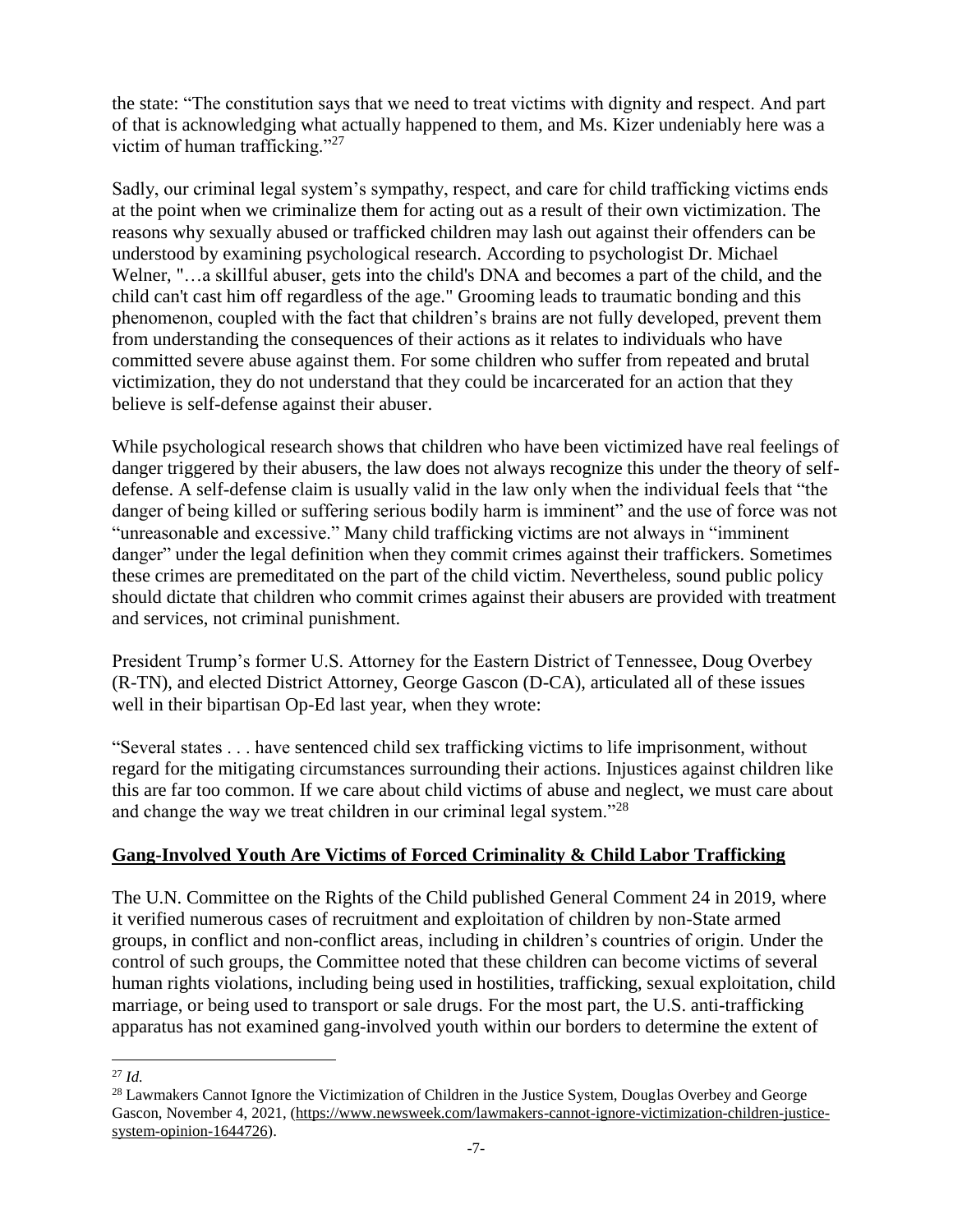the problem in the U.S. or how these children meet the criteria for being victims of human trafficking.

In some instances, children who have been forced to commit crimes by gangs have been viewed as human trafficking victims. Most notably children from Central and South America, who, under threat of serious harm from armed gangs and against their will, traffic drugs across the U.S.-Mexico border. However, there have not been many investigations of forced criminality or labor trafficking of children in gangs in the United States.

Yet, there are children demonized as inner-city "gang-members" who commit drug trafficking, assault, battery, carjacking, and robbery who meet the legal definition of labor trafficking victims. These youths have much more in common with children in "armed conflict" zones than we care to admit. And many of them, like most trafficking victims who are unaware of their exploitation, would never describe themselves as "victims."

One example, is Xavier McElrath-Bey who joined a neighborhood gang in Chicago, Illinois, when he was 11 years old. He joined the gang to seek out love, affection, and attention that he wasn't receiving at home. He lived in dire poverty in one of the worst neighborhoods in America where his alcoholic-step father routinely beat him, his siblings, and their mother. The gang, which was run by a 27-year-old man, offered 11-year-old Xavier the most basic and fundamentally of human needs – protection, affection, and belonging. From there, Xavier carried out orders given to him by the 27 year-old. Any questioning of the orders would be met with punishment, commonly referred to as a "violation." A violation is often physical violence as a form of punishment for wrongdoing, such as not following orders.

It became a way of life until he received a lengthy prison sentence for his involvement in a murder ordered and carried out by his gang leader. On the night of the murder, Xavier was posted as a look-out to warn if rival gang members were venturing into their territory. Although he did not commit the murder himself, nor did he plan to kill anyone, he was nevertheless charged as an adult and given two 25 year sentences when he was just 13 years old. After the crime occurred, Xavier sobbed himself to sleep and prayed to God for forgiveness.

Ironically, the 27-year-old gang leader who ran the gang of elementary and middle school children beat the charges in the case, despite being the actual killer. Similar dynamics play out across the country.

According to the National Gang Center, there are approximately 30,000 gangs and 850,000 gang members across the United States.<sup>29</sup> Roughly two-thirds of those members are adults and onethird are children.<sup>30</sup> This equates to approximately 283,000 children in the U.S.<sup>31</sup> The power imbalance in the social hierarchy of gang leadership between children and adults, as well as the fact that gangs use violence and threat of violence as a means of control, especially when it

1

<sup>&</sup>lt;sup>29</sup> <https://nationalgangcenter.ojp.gov/about/faq#faq-4-how-extensive-is-the-current-gang-problem>

 $30 \overline{Id}$ .

<sup>31</sup> *Id.*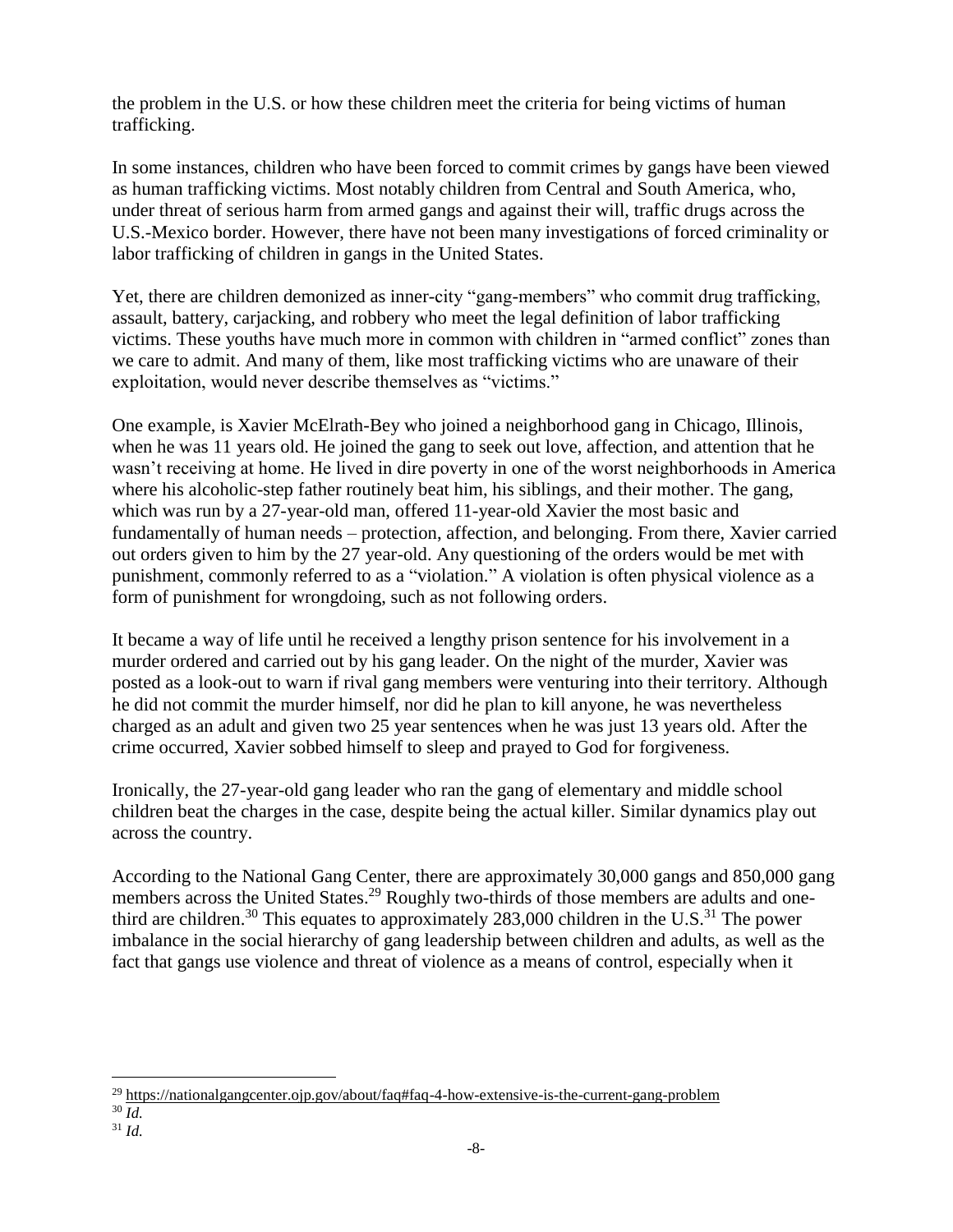comes to carrying out orders,  $32$  reveals an obvious truth: street gang leadership operates in a very similar way to street level pimps and other human traffickers in the United States.

Xavier, and children like him, who are recruited into gangs and are forced to commit crimes under threat of severe violence and retribution are victims of child labor trafficking. These children have much more in common with child soldiers and children recruited in armed militias in developing nations than previously realized.

Children who have been victims of labor or sex trafficking can be a very difficult victim population to work with. They have experienced severe trauma of repeated physical and/or sexual violence. It is paramount for Congress to understand that many child trafficking survivors are forced to commit crimes during their victimization. This can include prostitution, as well as more serious crimes like robbery, trafficking, and even homicide.

The criminal justice system is woefully ill-equipped to handle most of these cases, as too many child victims are still seen as criminals instead of as victims. The law enforcement and prosecutorial responses to crimes involving youth need to focus more on investigating the relationship between child and adult co-defendants. For example, examining age discrepancies between defendants and the nature of the adult-child association would be useful in determining if red flag indicators of human trafficking exist. When a child has been forced to commit crimes every effort should be made to treat them as a victim, instead of prosecuting them as a criminal or delinquent offender. If public safety concerns are implicated, at the very least these children should be kept in the juvenile justice system and not subject to prosecution as adults.

### **What Congress Can Do**

1

- (1) **PASS H.R. 2858** Republican Congressman Bruce Westerman (R-AR) and Democratic Congresswoman Karen Bass (D-CA) have introduced Sara's Law and the Unfair Sentencing of Minors Act (H.R. 2858), named after survivor Sara Kruzan, which creates the following protections for child trafficking victims:
	- Allows judges to deviate from mandatory minimums and suspend any sentence down to three years for child victims who commit offenses against their traffickers or abusers;
	- Requires judges to consider the differences between child and adult offenders, and allows courts to deviate up to 35% away from mandatory minimums when sentencing children who have been convicted as adults; and
	- Allows individuals who have been given lengthy prison sentences for crimes committed as children to have their sentences reviewed after 20 years.

This legislation has the full support of the National District Attorneys Association and has been incorporated into S. 3946, the Abolishing Human Trafficking Reauthorization Act of 2022, by Senator Cornyn (R-TX) and Senator Klobuchar (D-MN) in the U.S. Senate.

<sup>&</sup>lt;sup>32</sup> 15 Latin King Gang Members Brutally Jump A Fellow Gang Member As Punishment For Failing To Shoot A Rival, uploaded June 1, 2018 (video link: [https://worldstarhiphop.com/videos/wshh6L4kT9MELXGidrBE/15-latin](https://worldstarhiphop.com/videos/wshh6L4kT9MELXGidrBE/15-latin-king-gang-members-brutally-jump-a-fellow-gang-member-as-punishment-for-failing-to-shoot-a-rival-rewind-clip)[king-gang-members-brutally-jump-a-fellow-gang-member-as-punishment-for-failing-to-shoot-a-rival-rewind-clip\)](https://worldstarhiphop.com/videos/wshh6L4kT9MELXGidrBE/15-latin-king-gang-members-brutally-jump-a-fellow-gang-member-as-punishment-for-failing-to-shoot-a-rival-rewind-clip).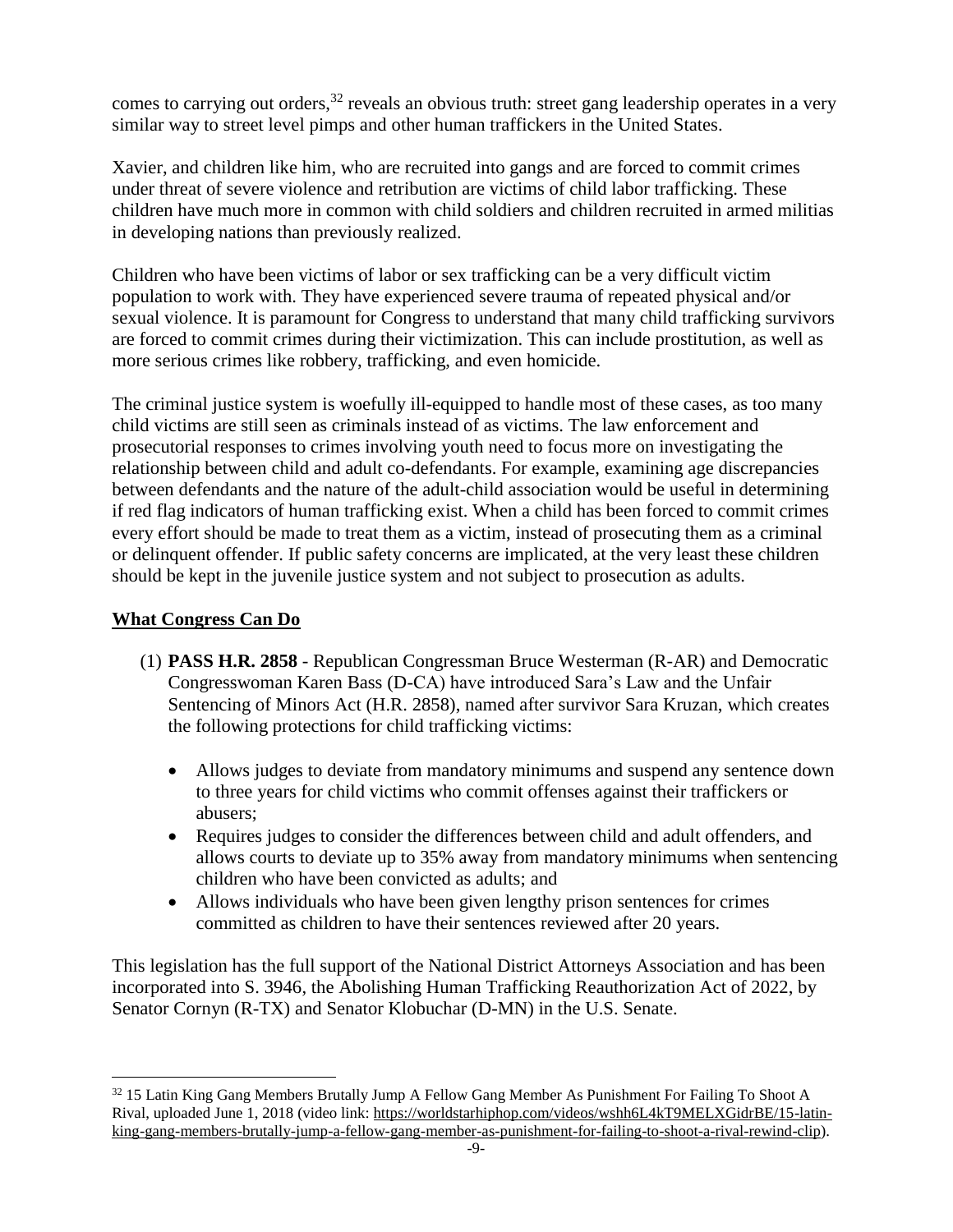- (2) **PASS H.R. 2908** Congresswoman Karen Bass (D-CA) has introduced H.R. 2908, the Childhood Offenders Rehabilitation and Safety Act, which accomplishes the following:
	- Establishes a grant block program for treatment and services for children under 12 and child victims of commercial sexual exploitation;
	- Establishes a minimum age of 12 for criminal culpability for children;
	- Increases the minimum age for a child to be tried as an adult from 13 to 16;
	- Eliminates the felony murder rule for children;
	- Prohibits the placement of children in adult jails or prisons; and
	- Require data collection on youth who come into the federal criminal justice system
- (3) **Affirmative Defense for All Child Trafficking Victims or Prohibit Child Trafficking Victims from Being Tried As Adults** – Enact legislation to ensure that child victims of labor and sex trafficking who commit criminal offenses as a result of being trafficked are protected from criminal liability; or, at a minimum, ensure that these children are not prosecuted as adults and remain in the juvenile justice system.
- (4) **Prioritize Prosecution of Criminal Gangs Engaged in Labor Trafficking of Minors Through Forced Criminality** – Incentivize law enforcement agencies to prosecute older adult gang leaders who recruit young children into gangs and force them to commit crimes through the use of violence and threat of violence. At the same time, ensure that minor victims of forced criminality are treated as victims rather than as offenders.
- (5) **Withhold Federal Funding from States that Prosecute Children for Prostitution** It is well past time for U.S. States to stop prosecuting children for prostitution-related offenses. Congress should make all federal anti-human trafficking funding for states contingent on ending the practice of arresting and prosecuting children for prostitution and/or solicitation. These children are victims, but their continued prosecution sends the opposite message.

Children who commit crimes against their traffickers or as a result of their trafficking situation are especially deserving of our support and compassion. They are categorically different than other types of offenders in the criminal legal system. We urge Congress to recognize these children as victims and give judges the flexibility to fashion an outcome that is more just and compassionate in all of these cases. Our children deserve better. And we owe it to them to be better.

Child victims deserve our understanding, empathy, and love. They don't deserve to be demonized and thrown away by the justice system. For too long, we've thrown too many of these children away under the guise of "public safety" or not knowing that many children who commit serious crimes are actually victims of human trafficking themselves. As the famed abolitionist William Wilberforce once said, "you may choose to look the other way but you can never say again that you did not know."